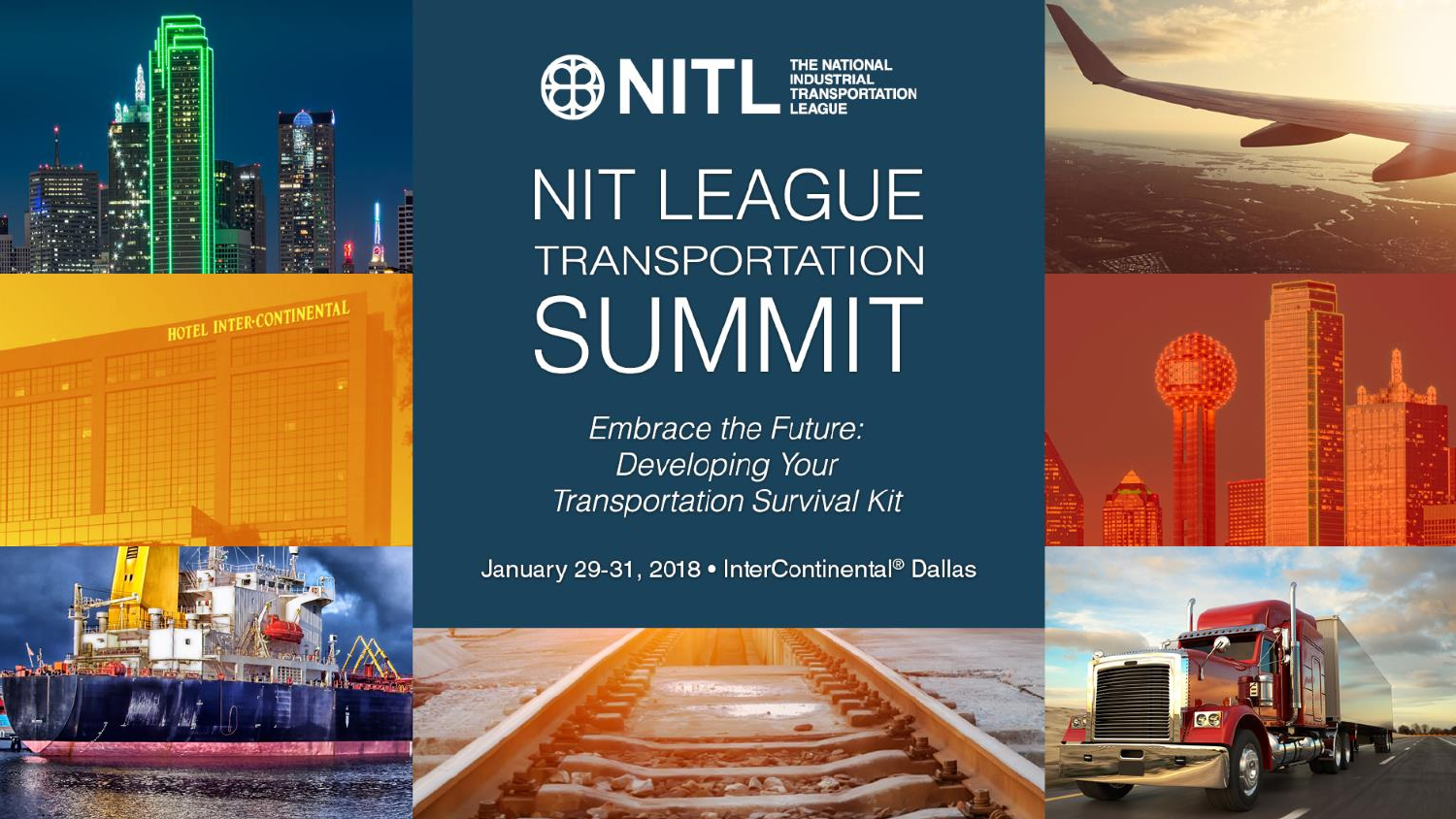

## Supply Chain Management in the Boardroom

**ONITL ESSEAN** 

January 29, 2018

**Dr. Stephen Timme -- stimme@finlistics.com**

**President, FinListics Solutions – www.finlistics.com**

**NIT LEAGUE**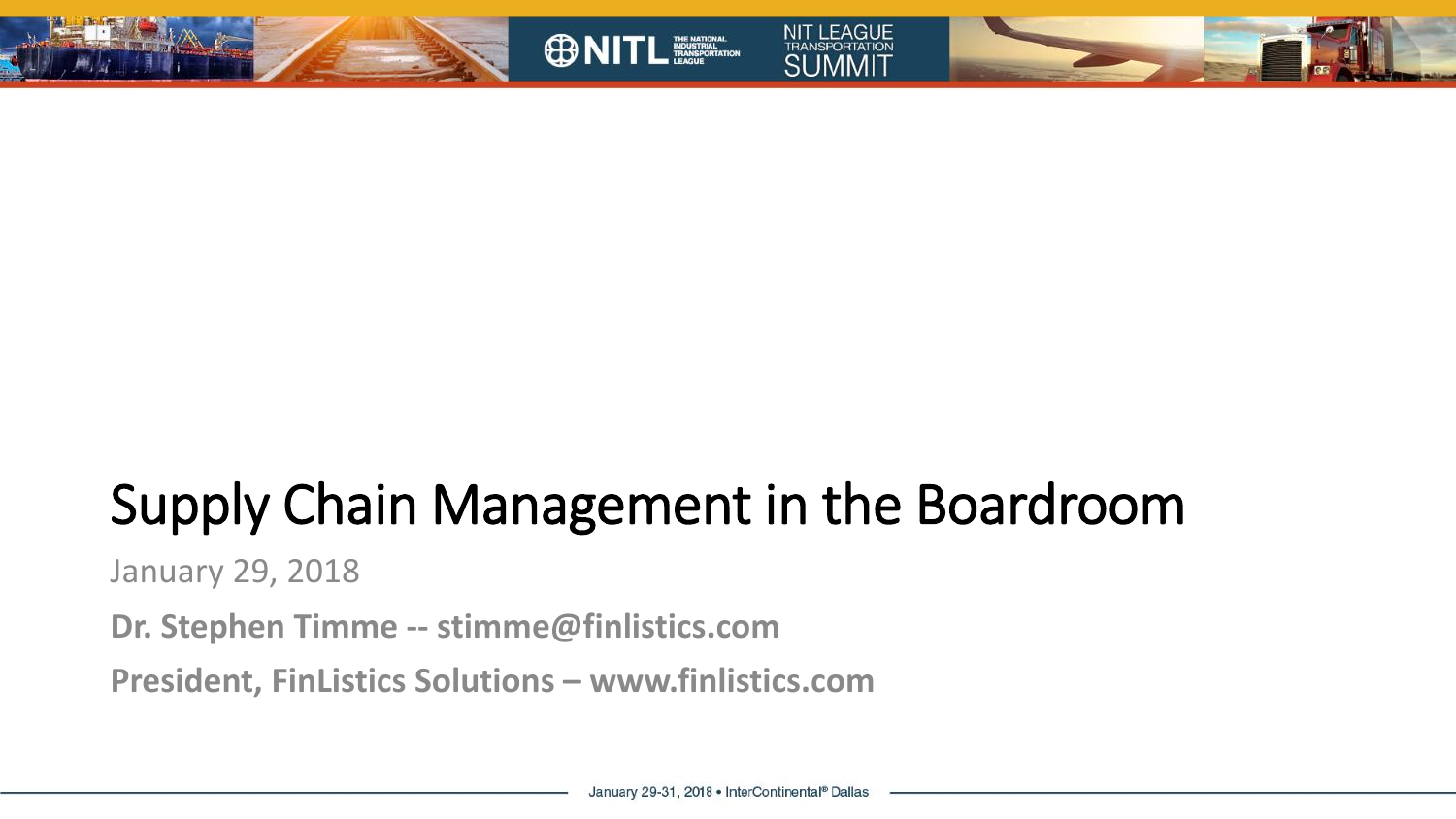

- Introduction
- Financial-SCM Connection
- Unlocking Hidden Value
- Power of One
- SCM Mapping to Value
- Getting There from Here
- Questions

**NIT LEAGUE** 

**ONITL ESSEAN**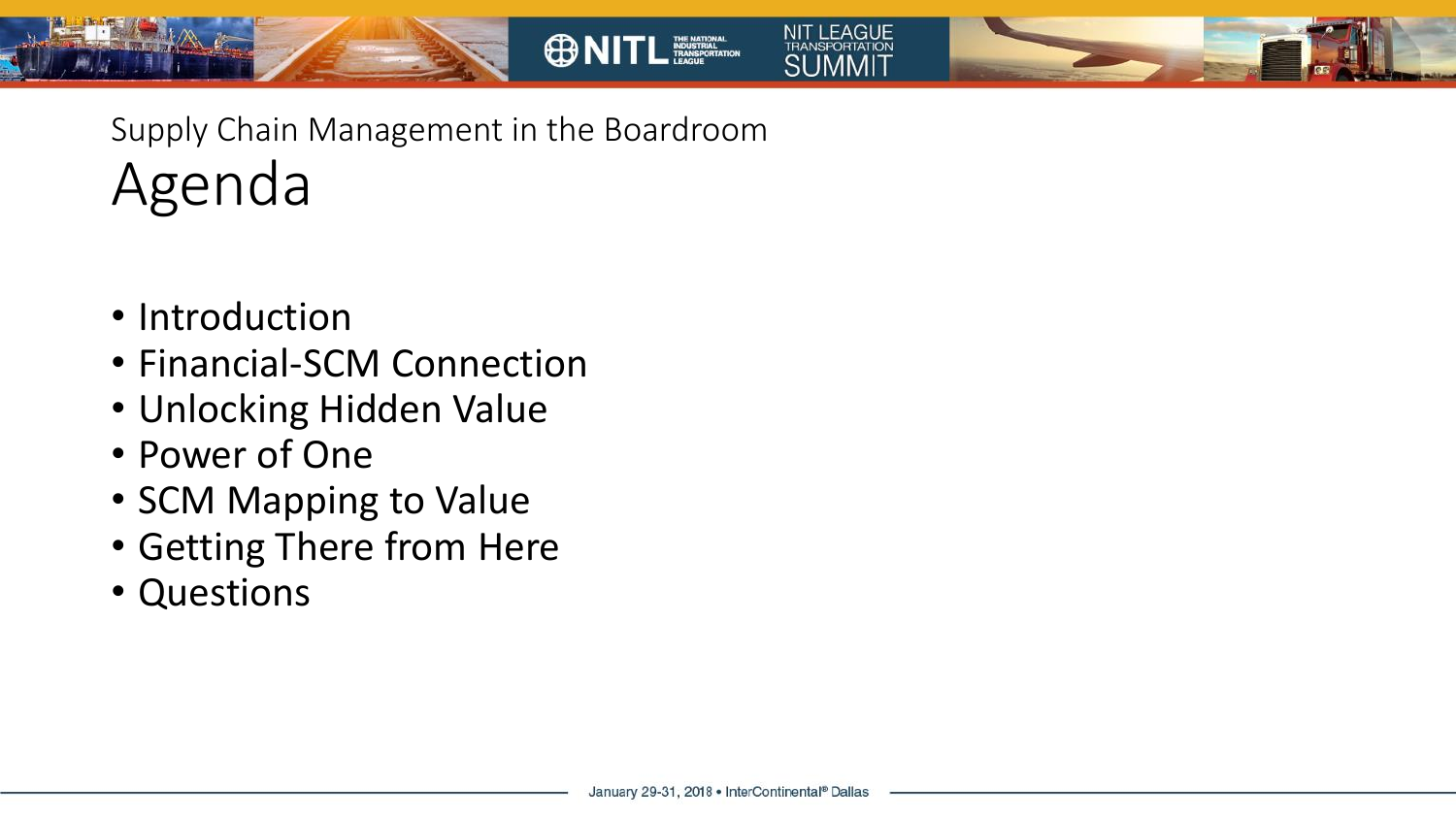







# Introductions

Supply Chain in the Boardroom: Finance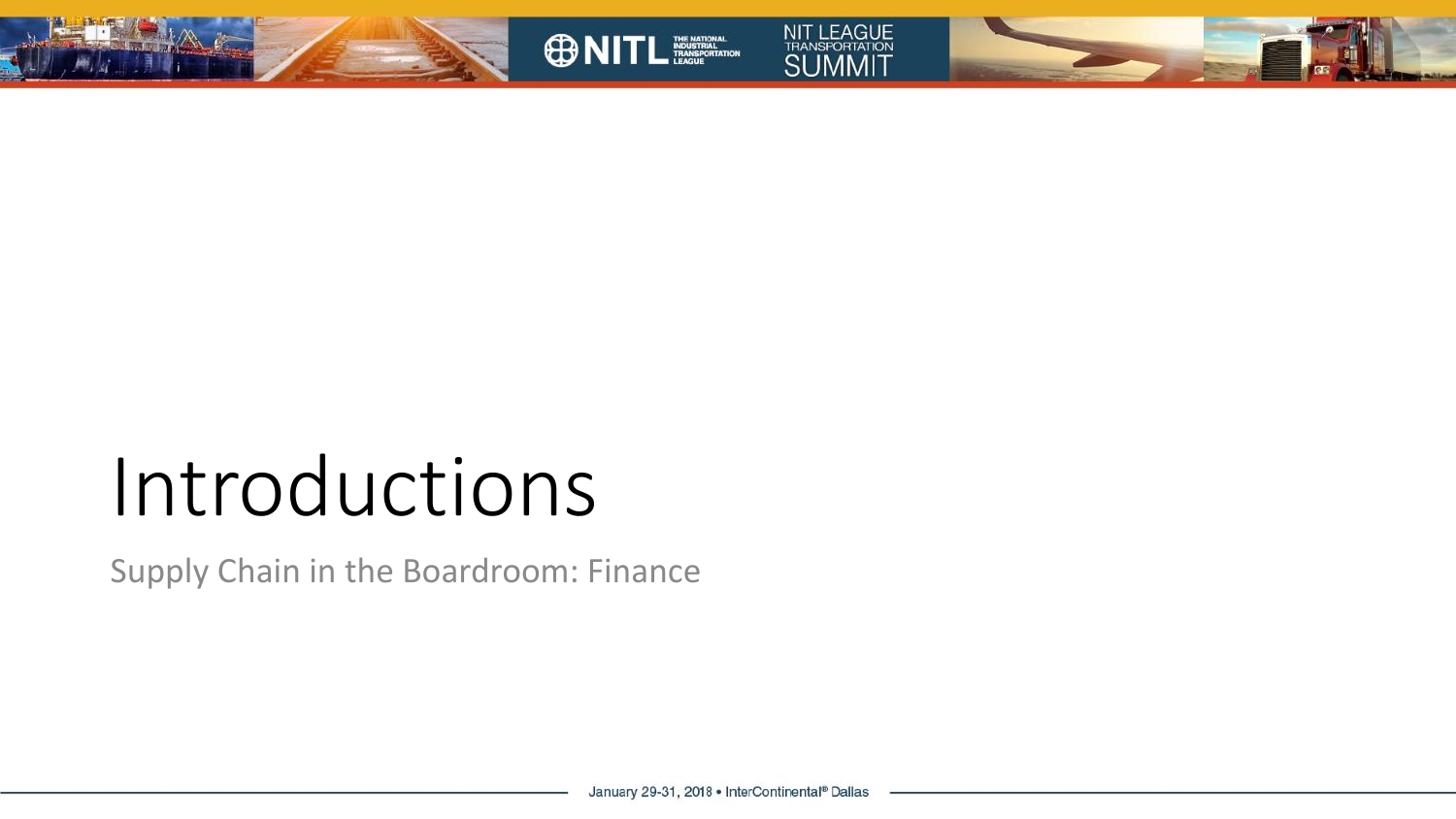## What Do Executives Really Want From SCM?

**ONITL ESSEAN** 

NIT LEAGUE<br>TRANSPORTATION<br>SUMMIT

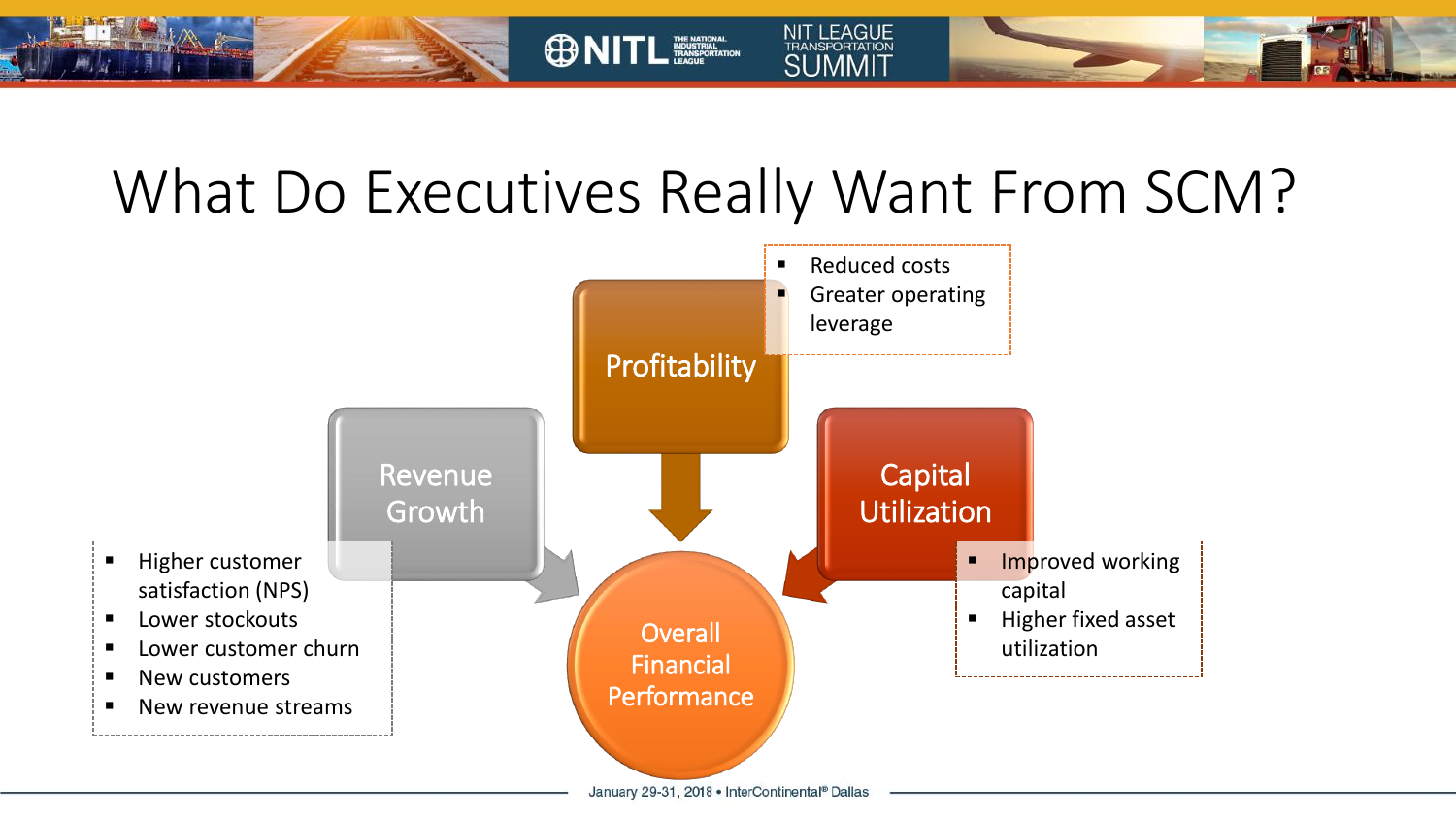Which one of the following is your company's or client's major SCM focus?

**ONITL ESSERIT** 

- A. Improve the customer experience
- B. Better manage operating expenses
- C. Increase asset utilization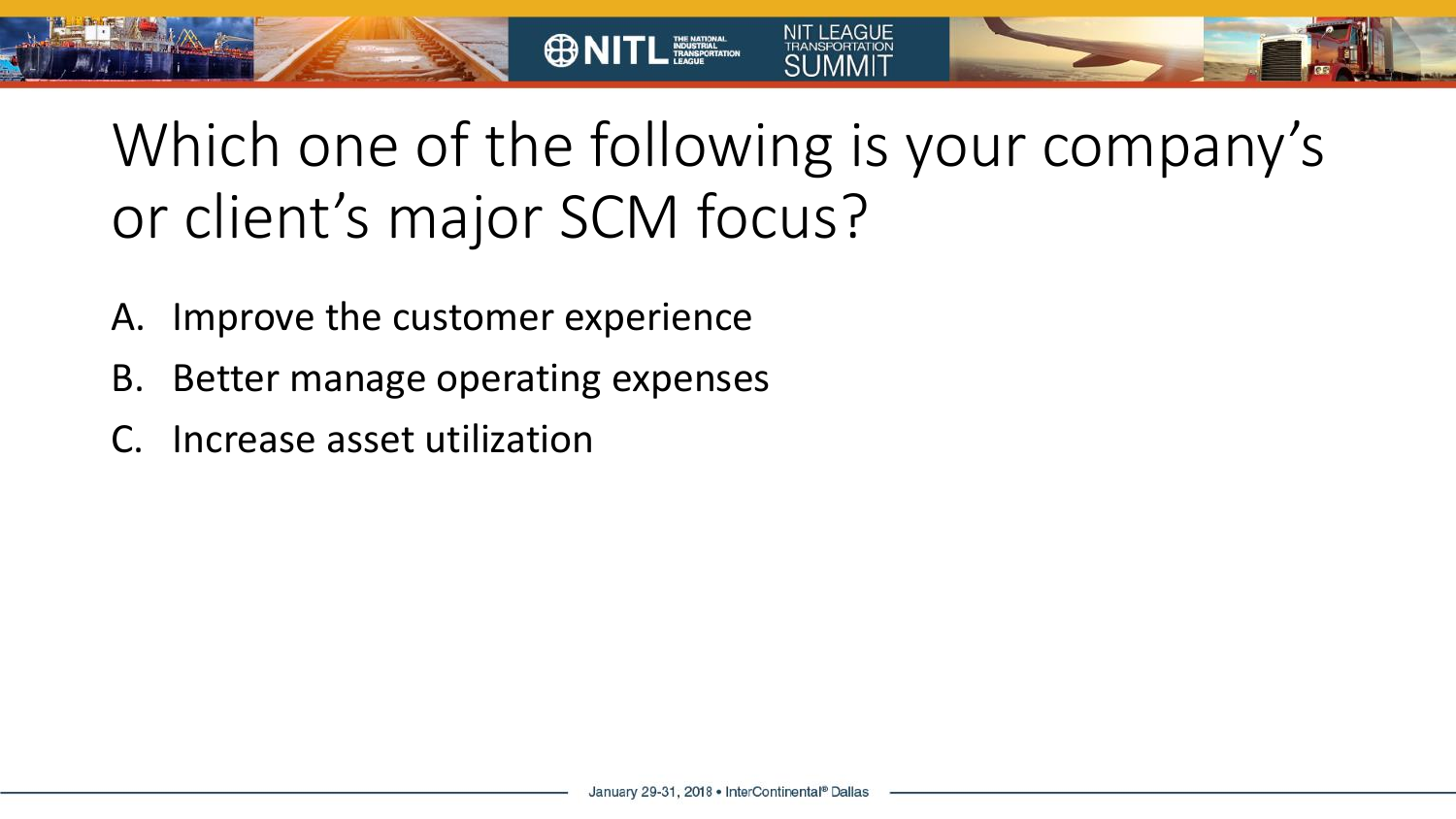Improve the customer experience

> Better manage operating expenses

> > Increase asset utilization

> > > Start the presentation to see live content. Still no live content? Install the app or get help at PollEv.com/app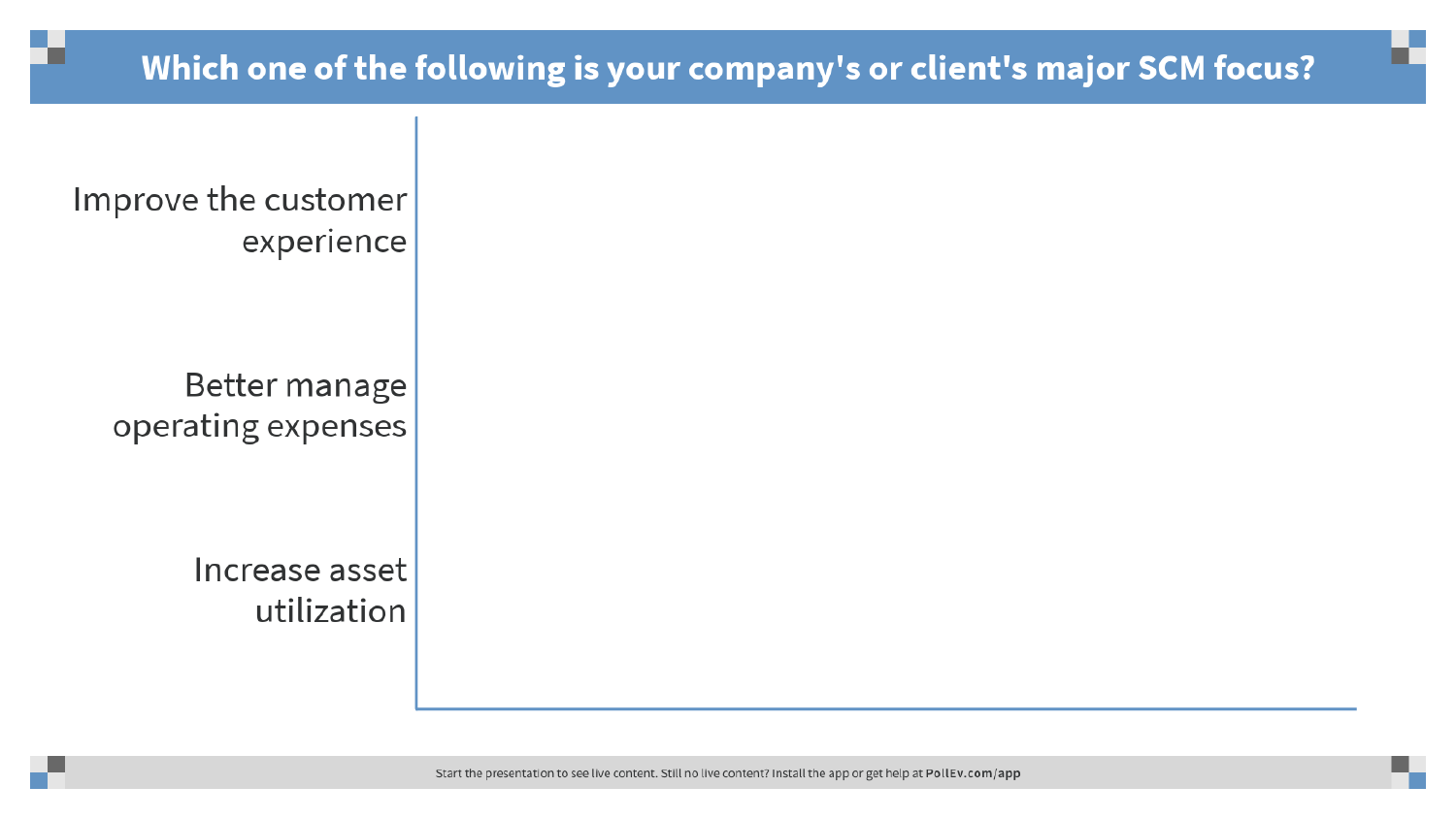



**ONITL TELECTION** 

**NIT LEAGUE** 

TRANSPORTATION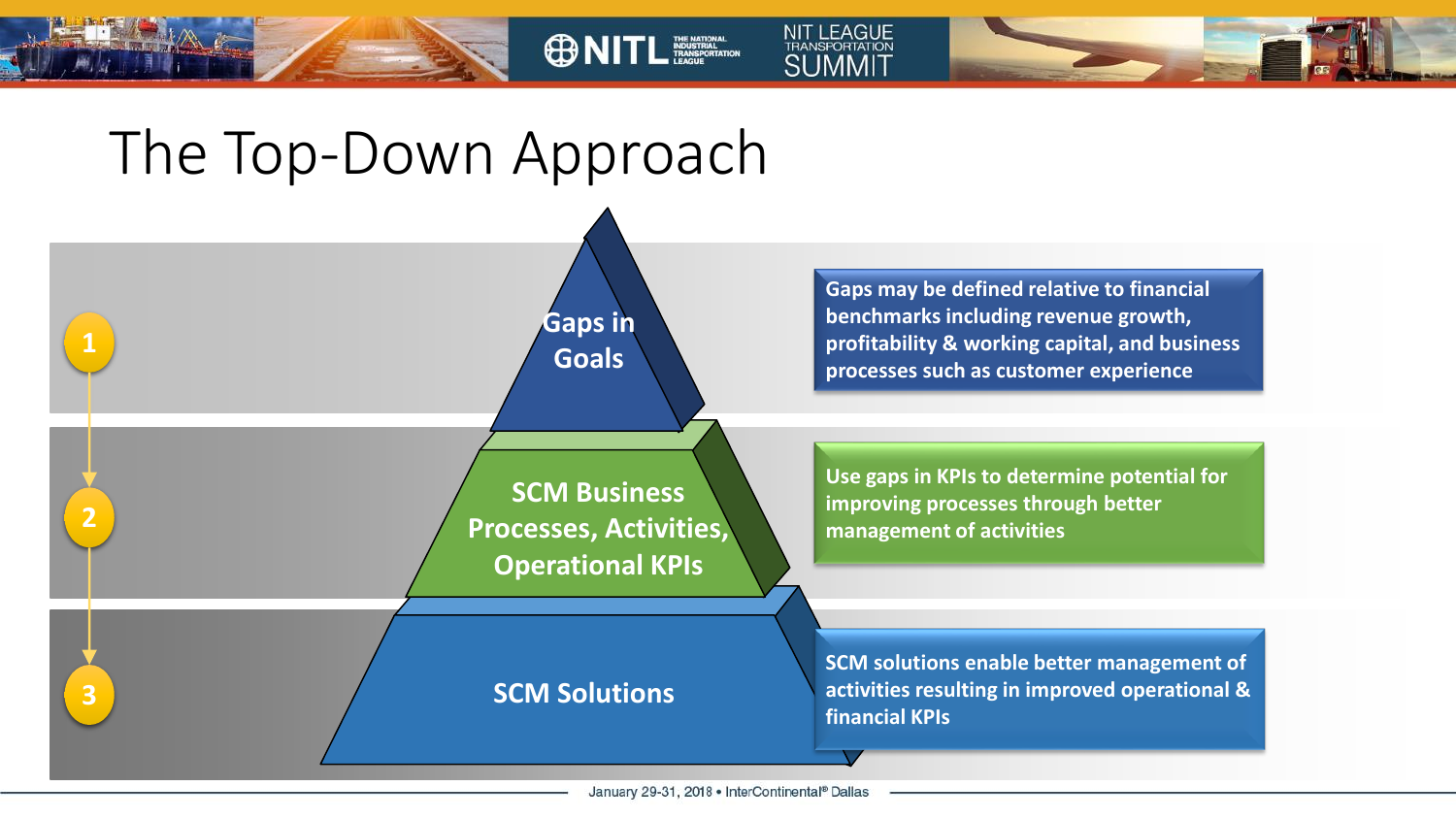







# Financial-SCM Connection

Supply Chain in the Boardroom: Finance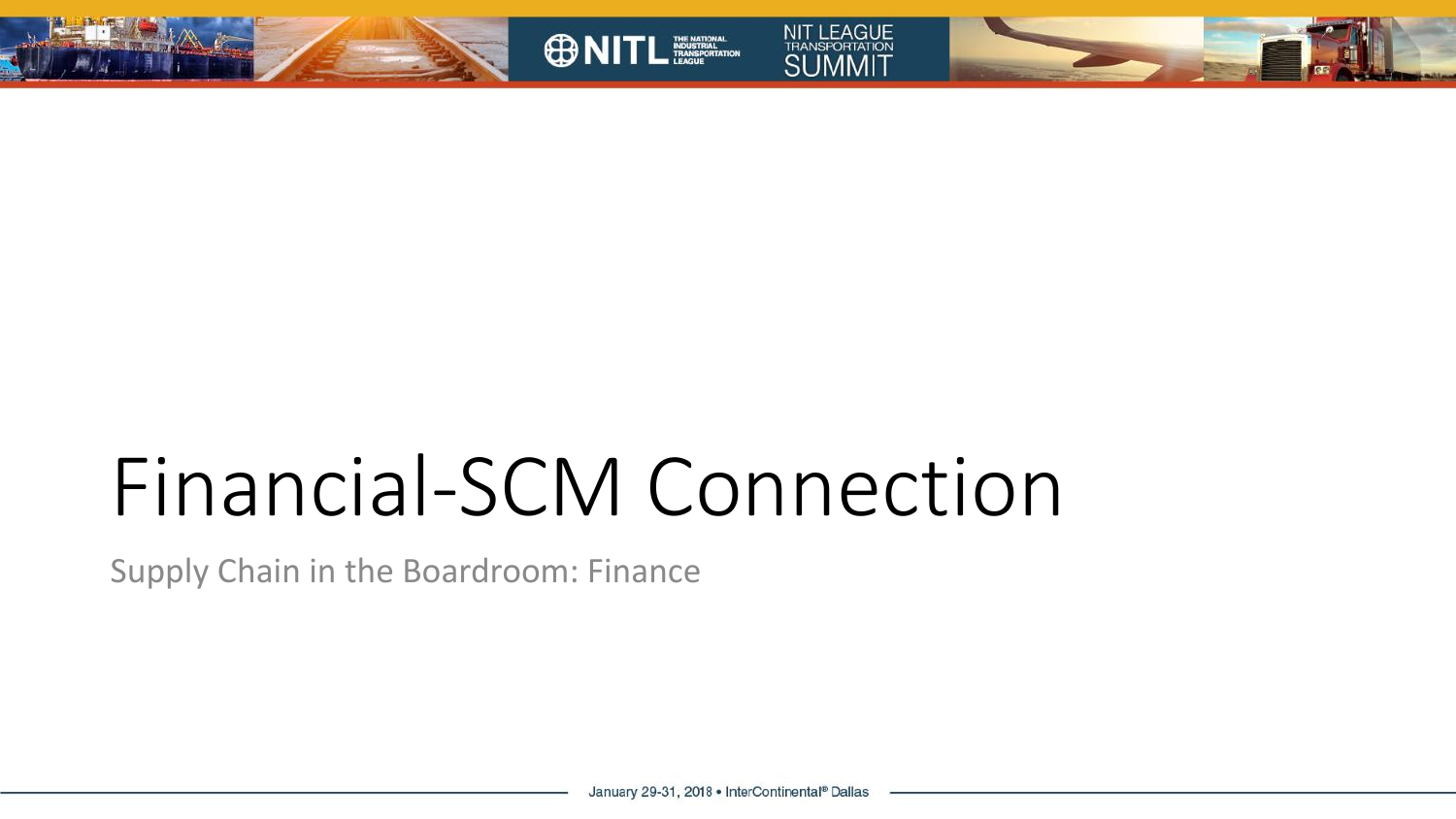

**ONITL TELECTION** 

NIT LEAGUE<br>TRANSPORTATION<br>SUMMIT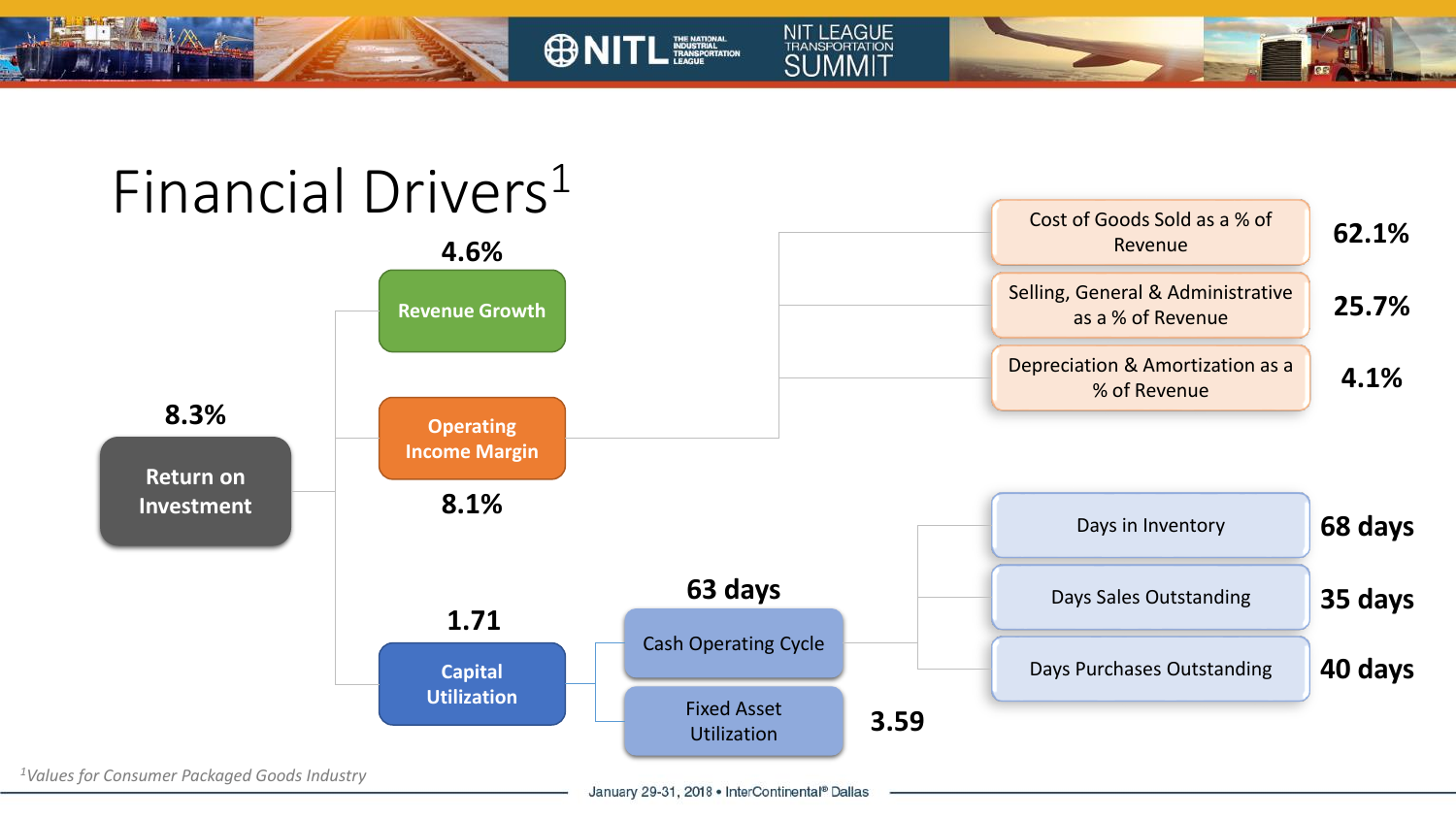![](_page_10_Picture_0.jpeg)

![](_page_10_Picture_1.jpeg)

![](_page_10_Picture_2.jpeg)

#### **Financial Metric How Supply Chain Management Adds Value Revenue Growth Example 20** Fill rates **Forecasting** Customer service Lead times ■ New product speed to market **% Cost of Goods Sold (COGS)** ▪ Transportation management ■ Warehouse management Inventory management ■ Network design **Procurement** ■ Reverse logistics Selective outsourcing **% Selling, General & Administrative Expenses (SG&A)** Customer service ■ Supply chain administration ■ Information technology **Days in Inventory (DII) Transportation management** ■ Warehouse management Network design Inventory visibility **EXEC** Forecasting accuracy **Demand planning Days Sales Outstanding (DSO)** ▪ Shipment integrity Fill rate Proof of delivery Invoicing accuracy ■ Internal communications **Days Purchases Outstanding (DPO)** ■ Procurement terms ■ Payment practices **Fixed Asset Utilization ■** Warehouse management **Transportation management** Capacity utilization Unplanned downtime IT management Selective outsourcing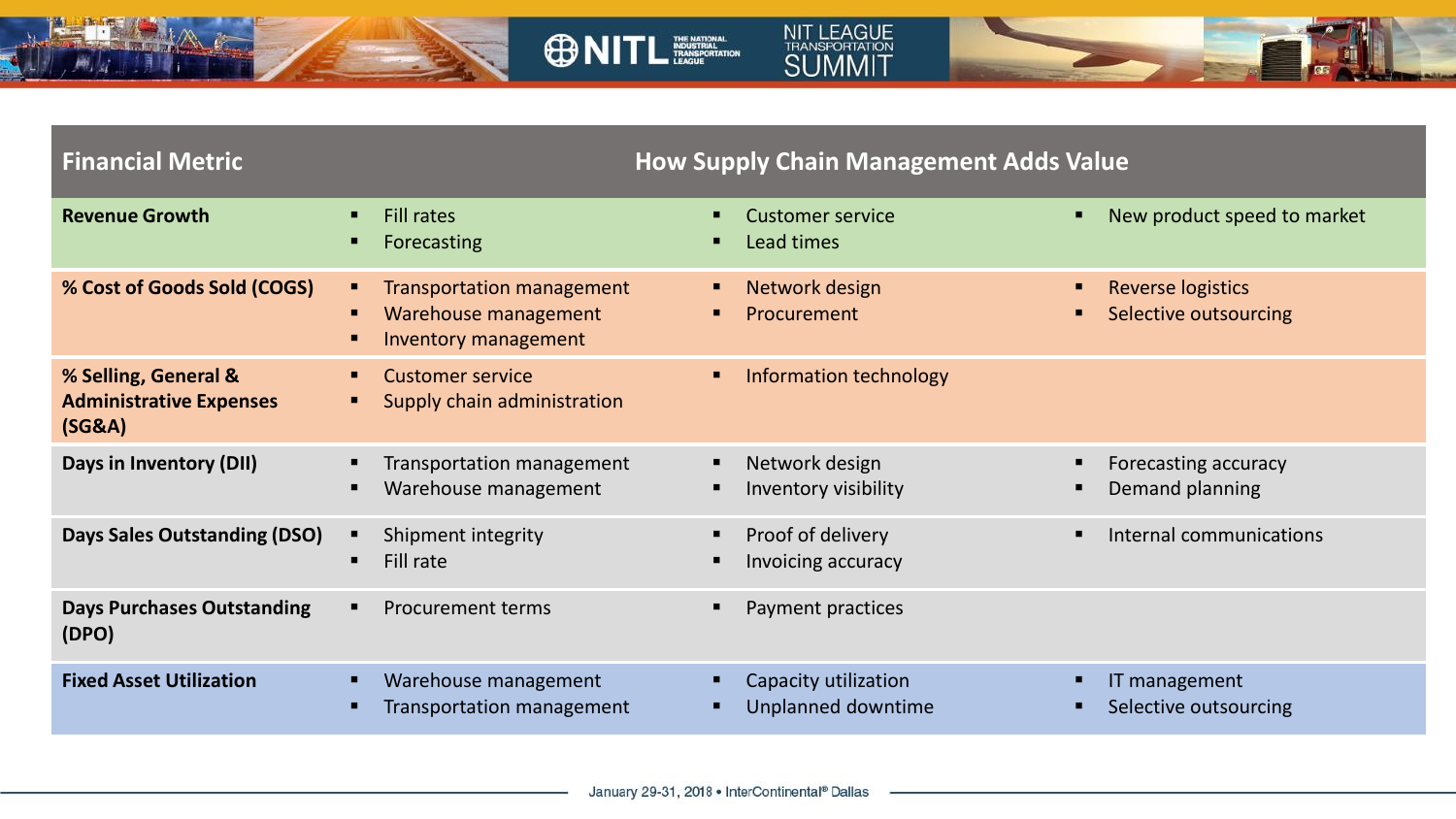## Whose View of Supply Chain?

![](_page_11_Picture_1.jpeg)

#### **CEO**

- Deliver value-adding growing revenue
- **Product availability, new product speed** to market and customer service

![](_page_11_Picture_5.jpeg)

**ONITL ESSERIT** 

**NIT LEAGUE** 

**TRANSPORTATION SLIMMIT** 

#### **CFO**

■ Better manage the balance sheet primarily in terms of inventory and fixed assets and the income statement in terms of SCM related expenses

![](_page_11_Picture_8.jpeg)

#### **VP Sales**

- Context of customer serviceability.
- Sufficient quantities of the right products to sell. Operationally, recognize an ongoing need to provide accurate and timely field forecasts

![](_page_11_Picture_12.jpeg)

#### **COO**

- Balance supply with demand
- Maintain sufficient levels of inventory to keep production flowing, adequate spares, and efficient procurement operations

![](_page_11_Picture_16.jpeg)

#### **VP Procurement**

- Better management of suppliers
- Visibility into current and future demand including both quantities and required lead times or replenishment times

![](_page_11_Picture_20.jpeg)

#### **VP Supply Chain**

- Better plan and fulfill market demand for goods and service and do so more efficiently
- SCM buy-side, sell-side, planning and execution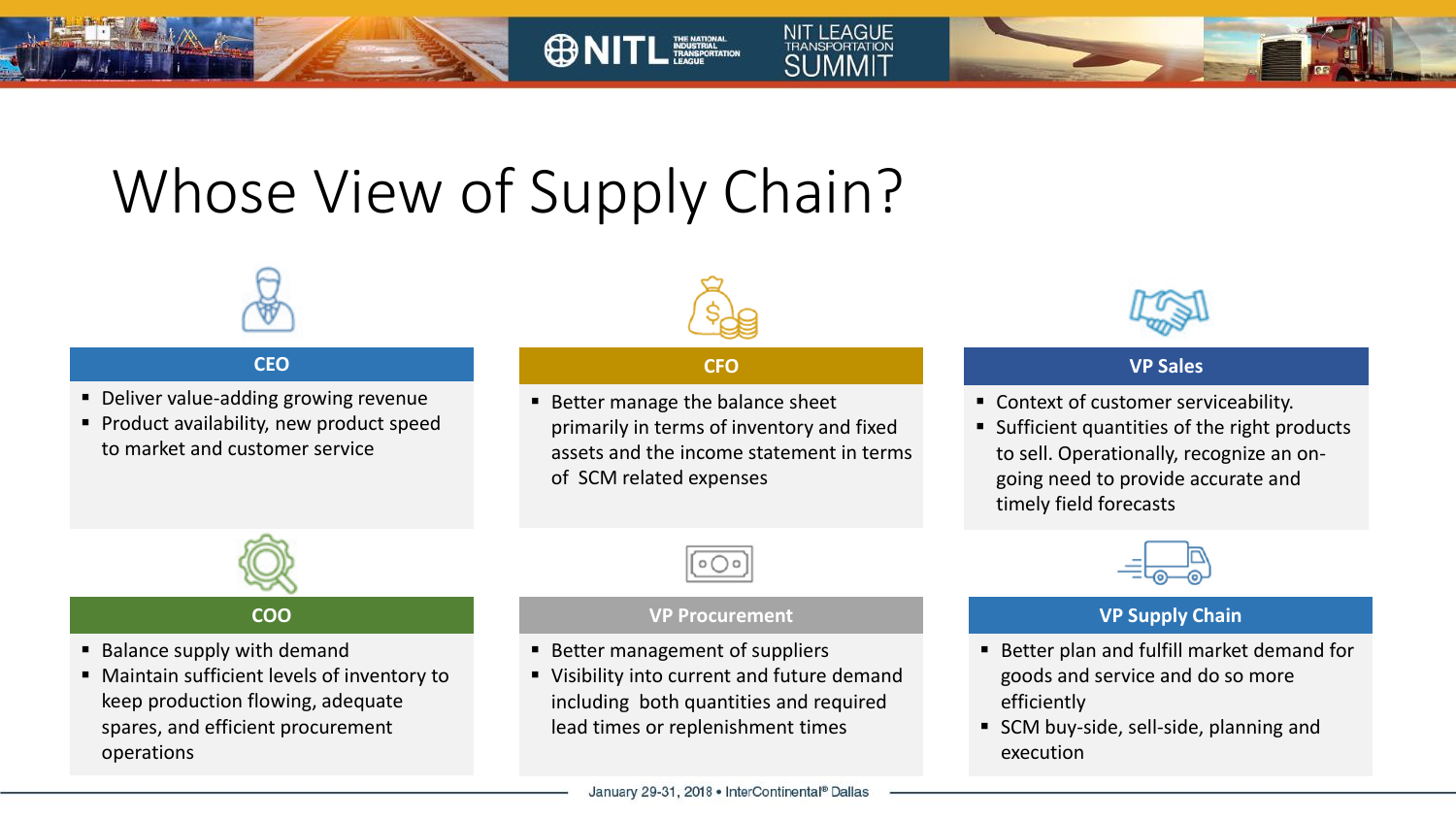What's your assessment of your organization's ability to articulate the financial benefits of supply chain?

**ONITL ESSERIT** 

- A. Could be worse
- B. Adequate
- C. Excellent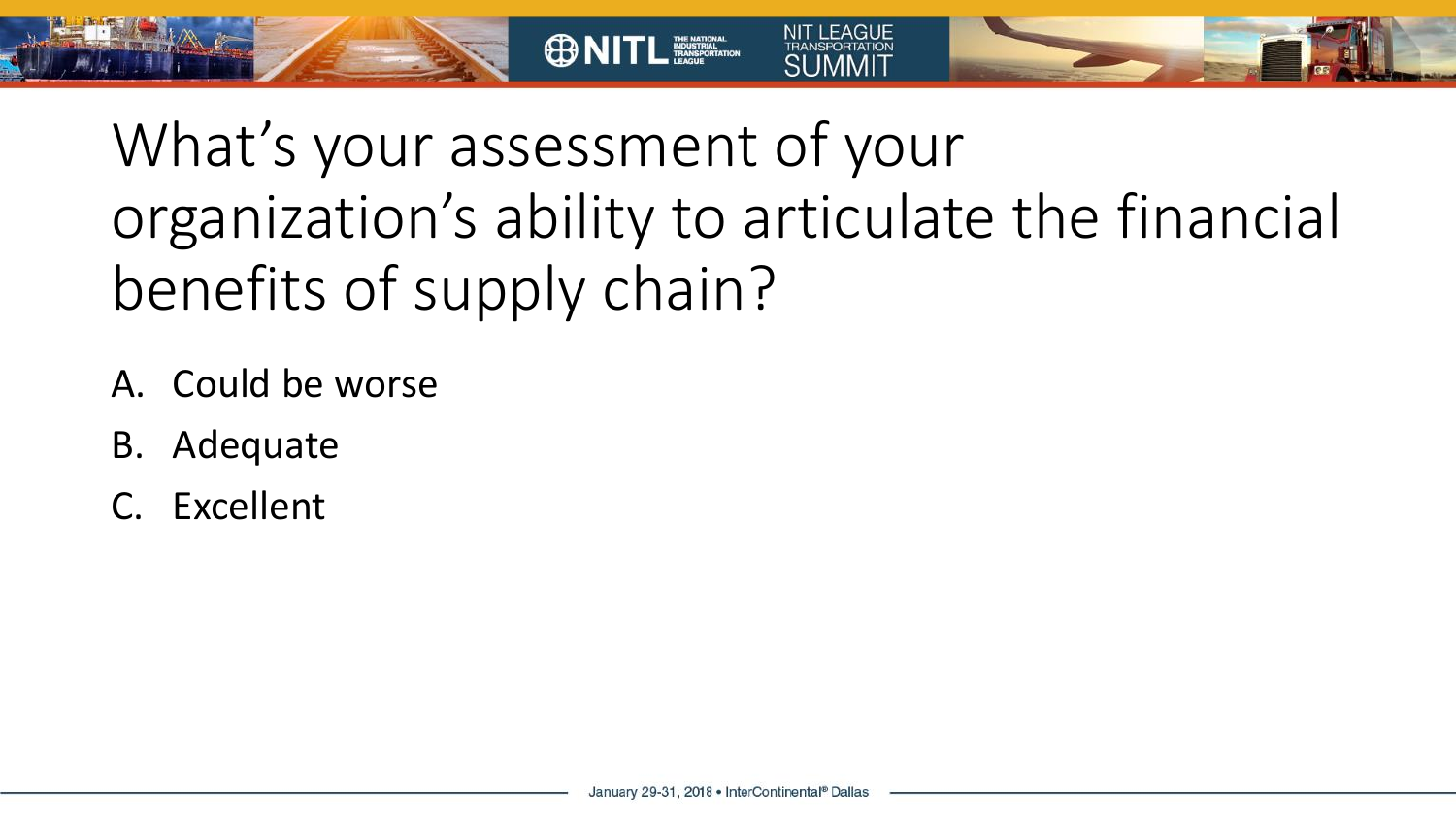### What is your assessment of your organization's ability to articulate the financial benefits of supply chain?

![](_page_13_Figure_1.jpeg)

Start the presentation to see live content. Still no live content? Install the app or get help at PollEv.com/app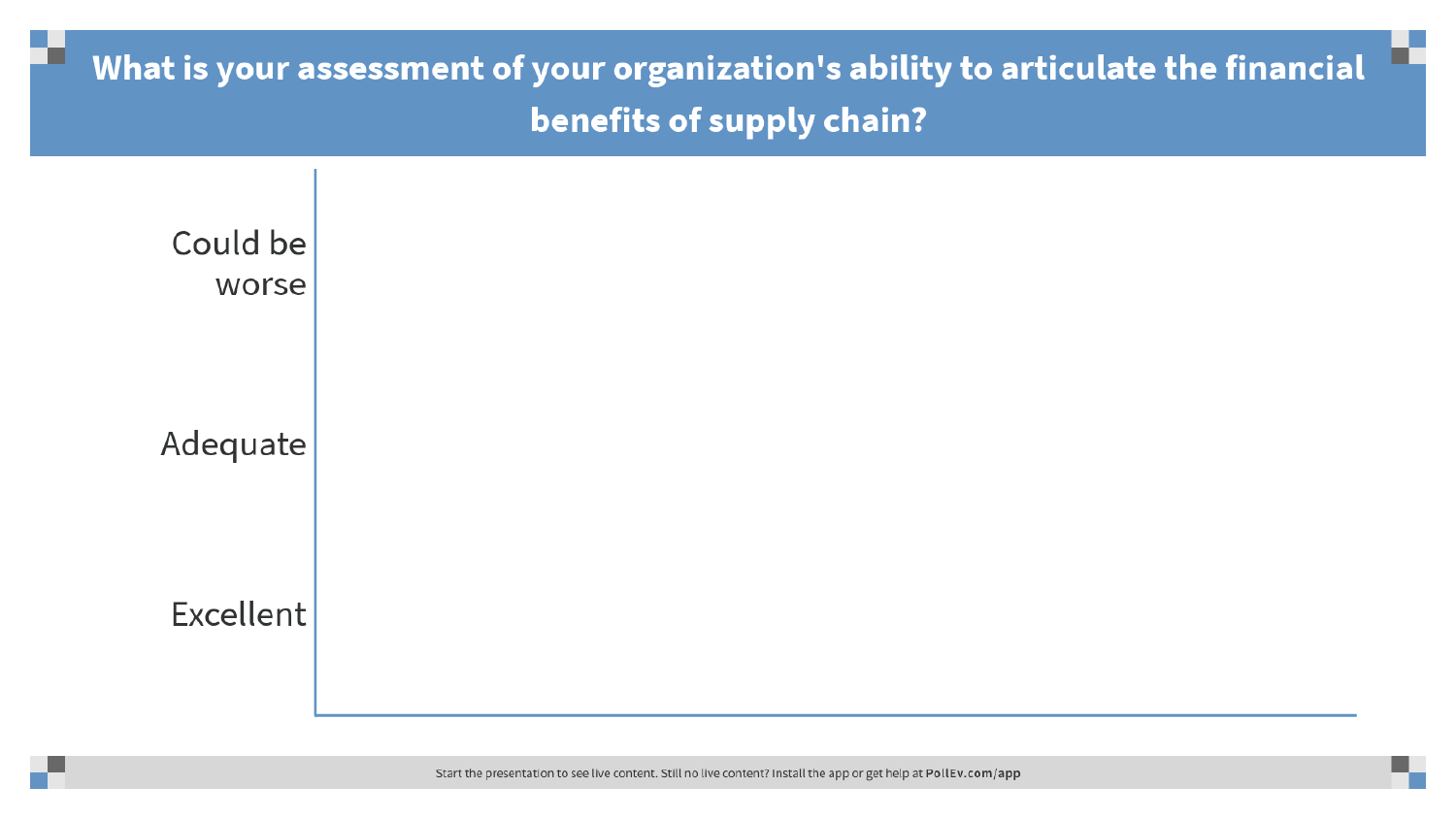![](_page_14_Picture_0.jpeg)

![](_page_14_Picture_1.jpeg)

![](_page_14_Picture_2.jpeg)

![](_page_14_Picture_3.jpeg)

# Unlocking Hidden Value

Supply Chain in the Boardroom: Finance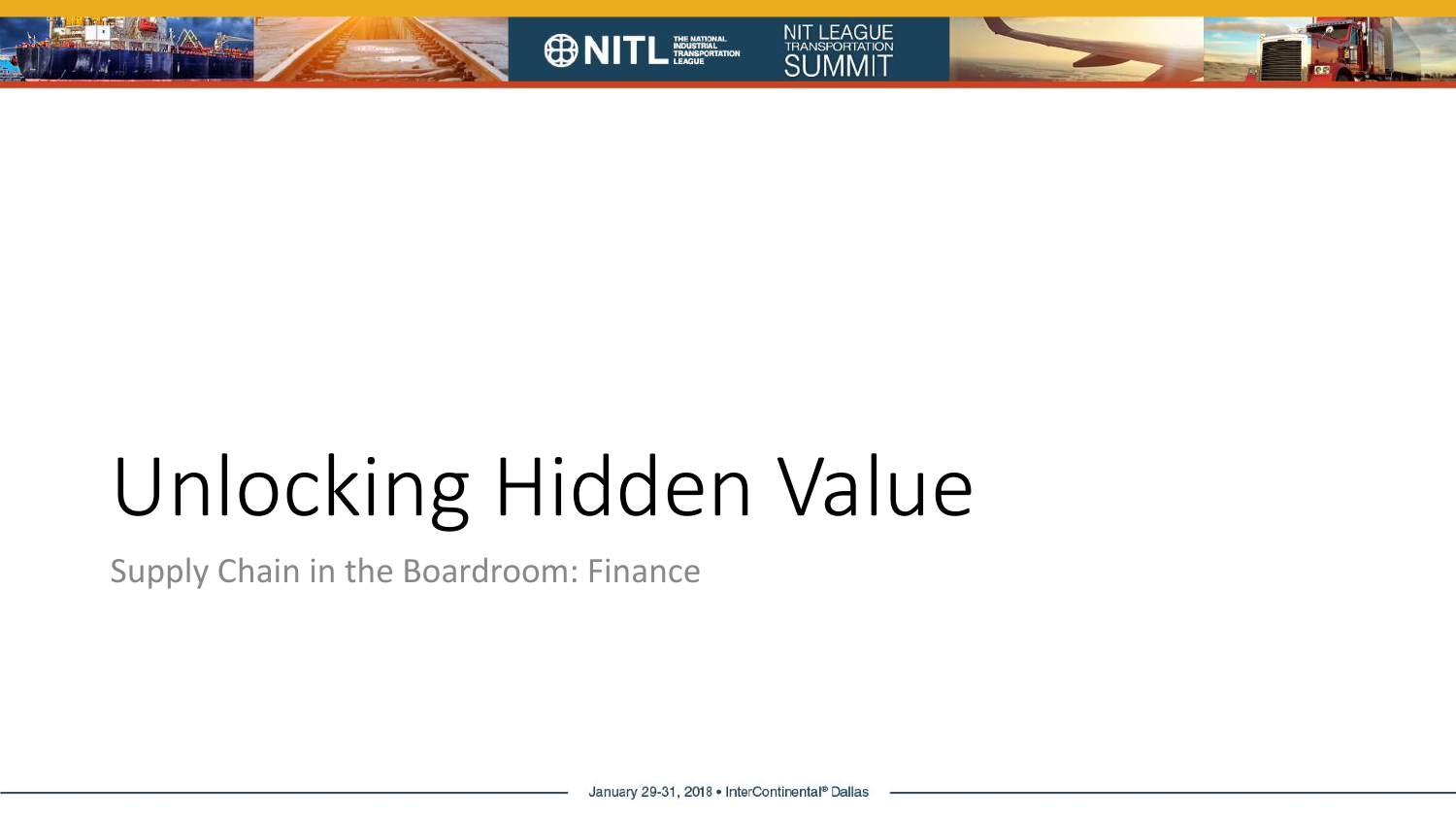## Potential to Unlock Hidden Value

**ONITL** 

![](_page_15_Figure_1.jpeg)

![](_page_15_Figure_2.jpeg)

Operating Income Margin

**NIT LEAGUE** 

TRANSPORTATION **SUMMIT** 

*Values shown are the 5 year average median for each industry*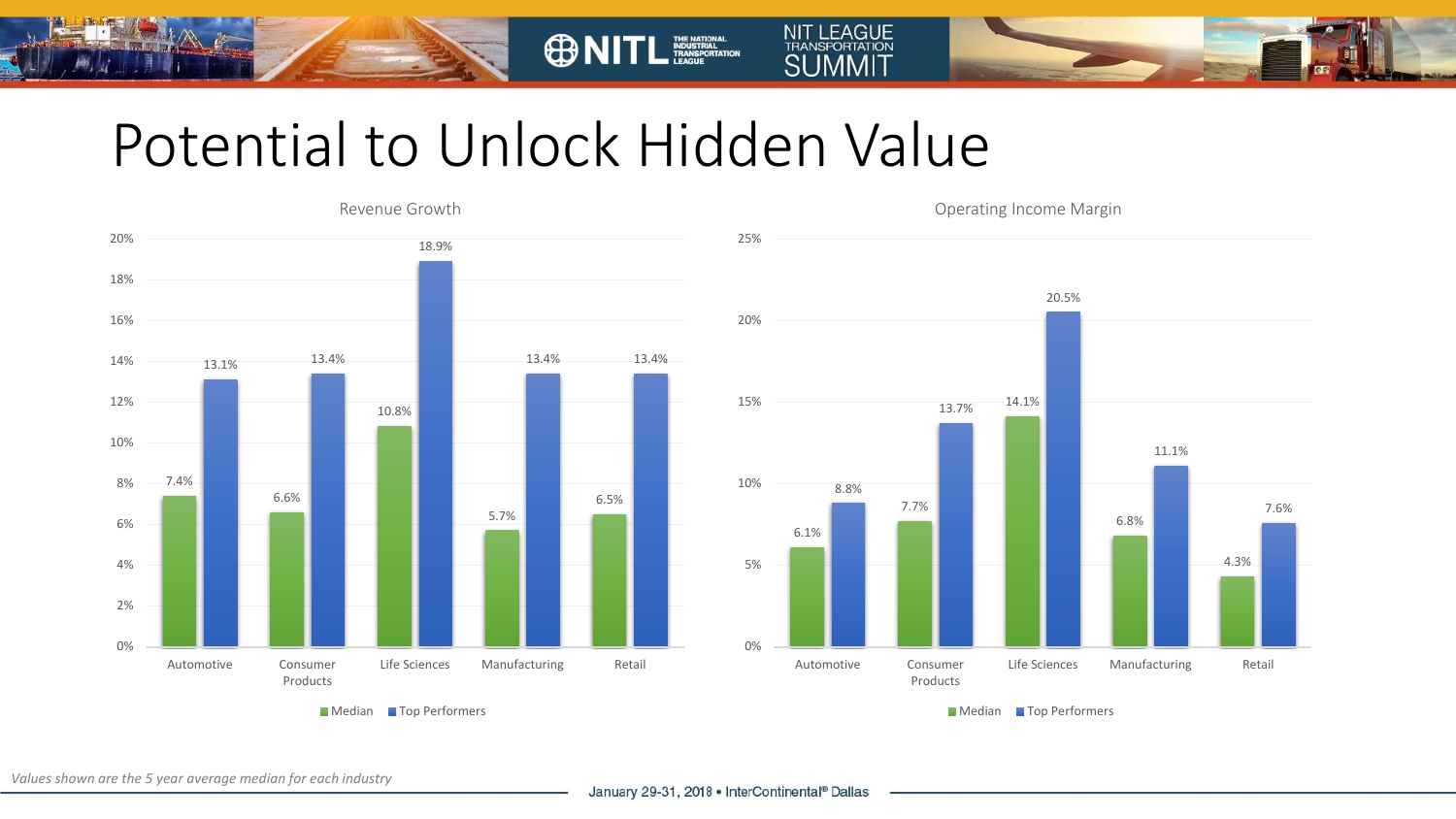### Revenue KPIs Consumer Products<sup>1</sup>

![](_page_16_Figure_1.jpeg)

NIT LEAGUE<br>TRANSPORTATION<br>SUMMIT

**ONITL FOR THE STATE**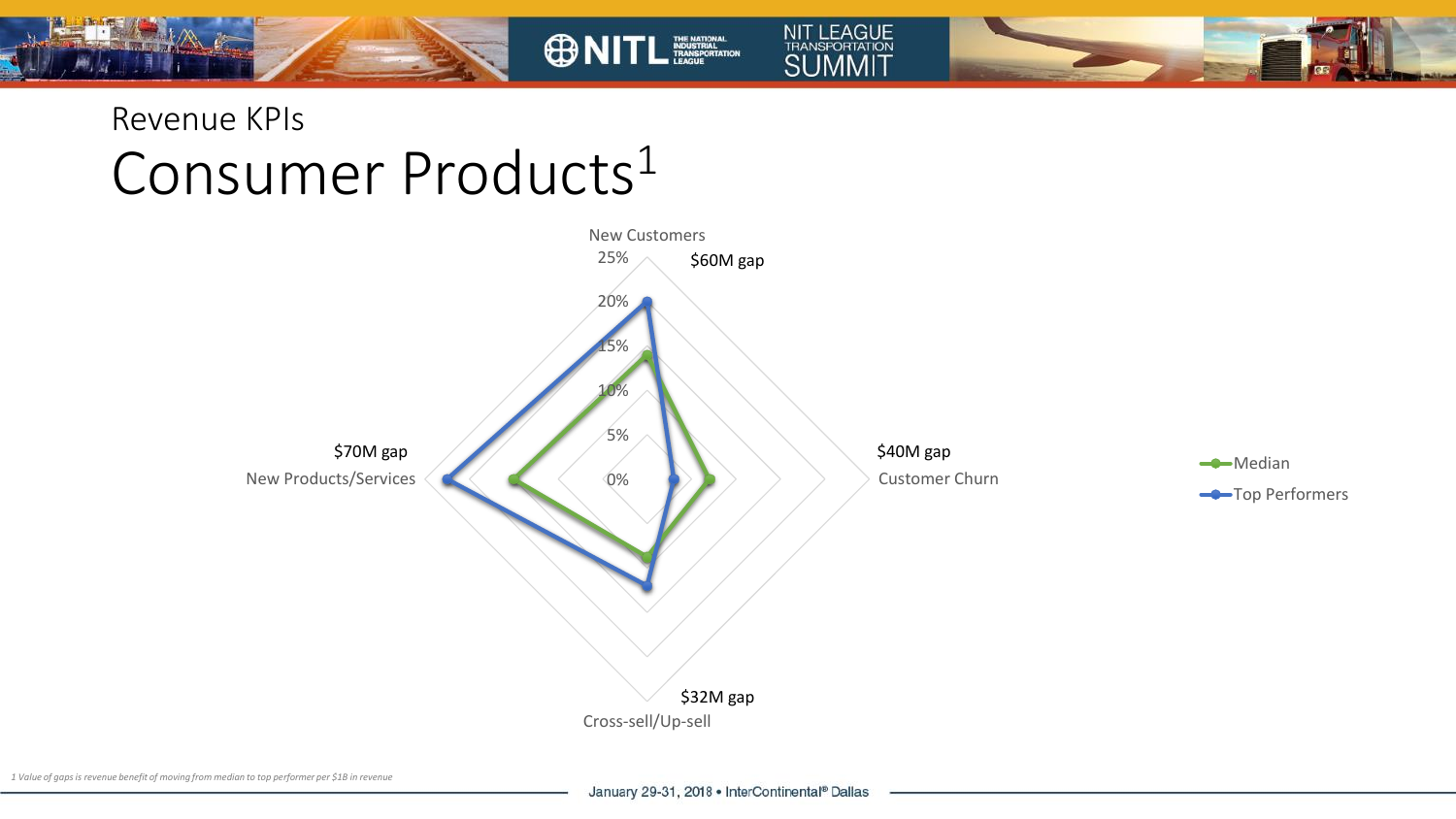### Revenue-SCM KPIs Consumer Products<sup>1</sup>

![](_page_17_Figure_1.jpeg)

NIT LEAGUE<br>TRANSPORTATION<br>SUMMIT

**ONITL**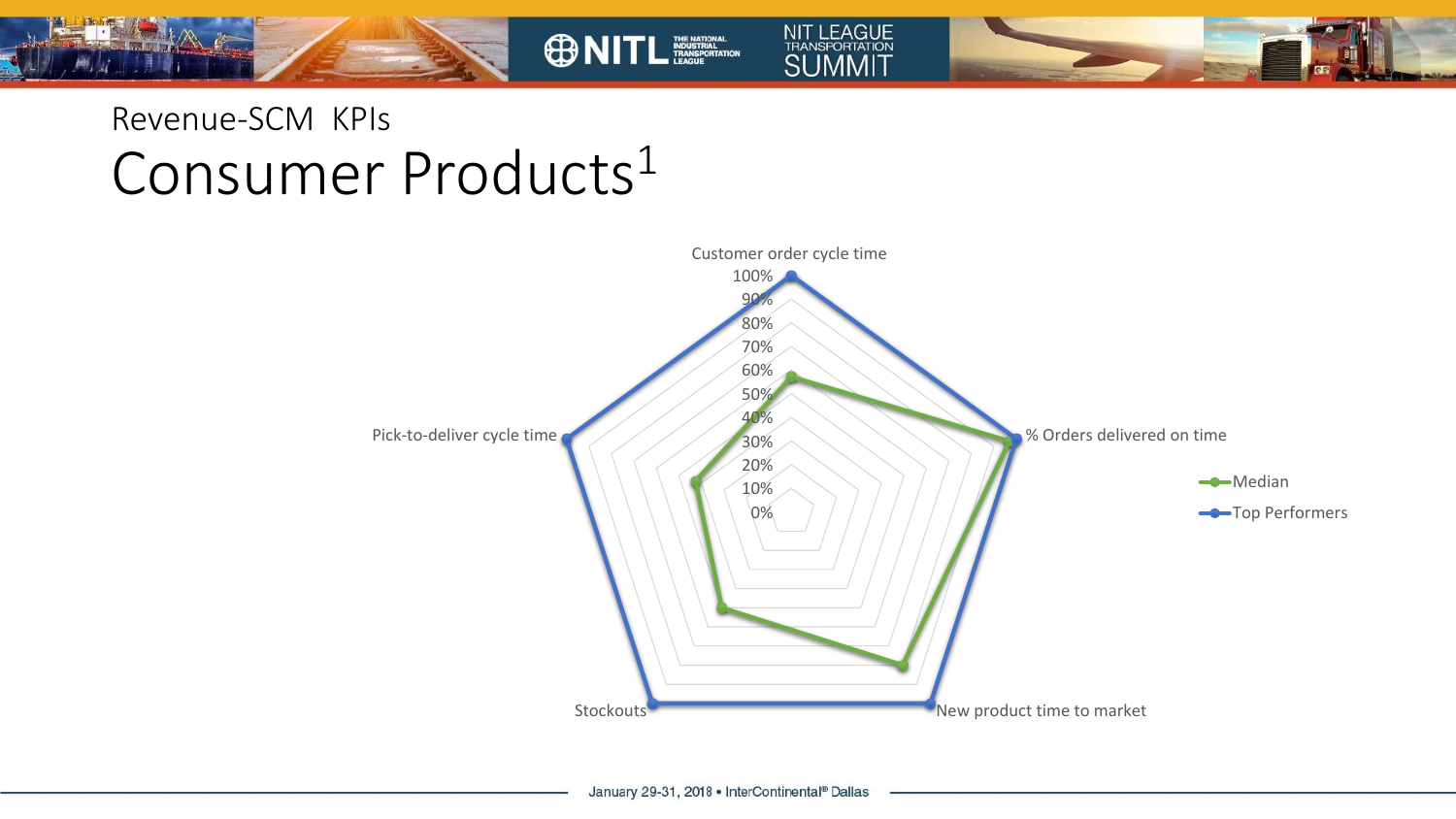![](_page_18_Picture_0.jpeg)

![](_page_18_Picture_1.jpeg)

Supply Chain in the Boardroom: Finance

NIT LEAGUE<br>TRANSPORTATION<br>SUMMIT

**ONITL ENDING:**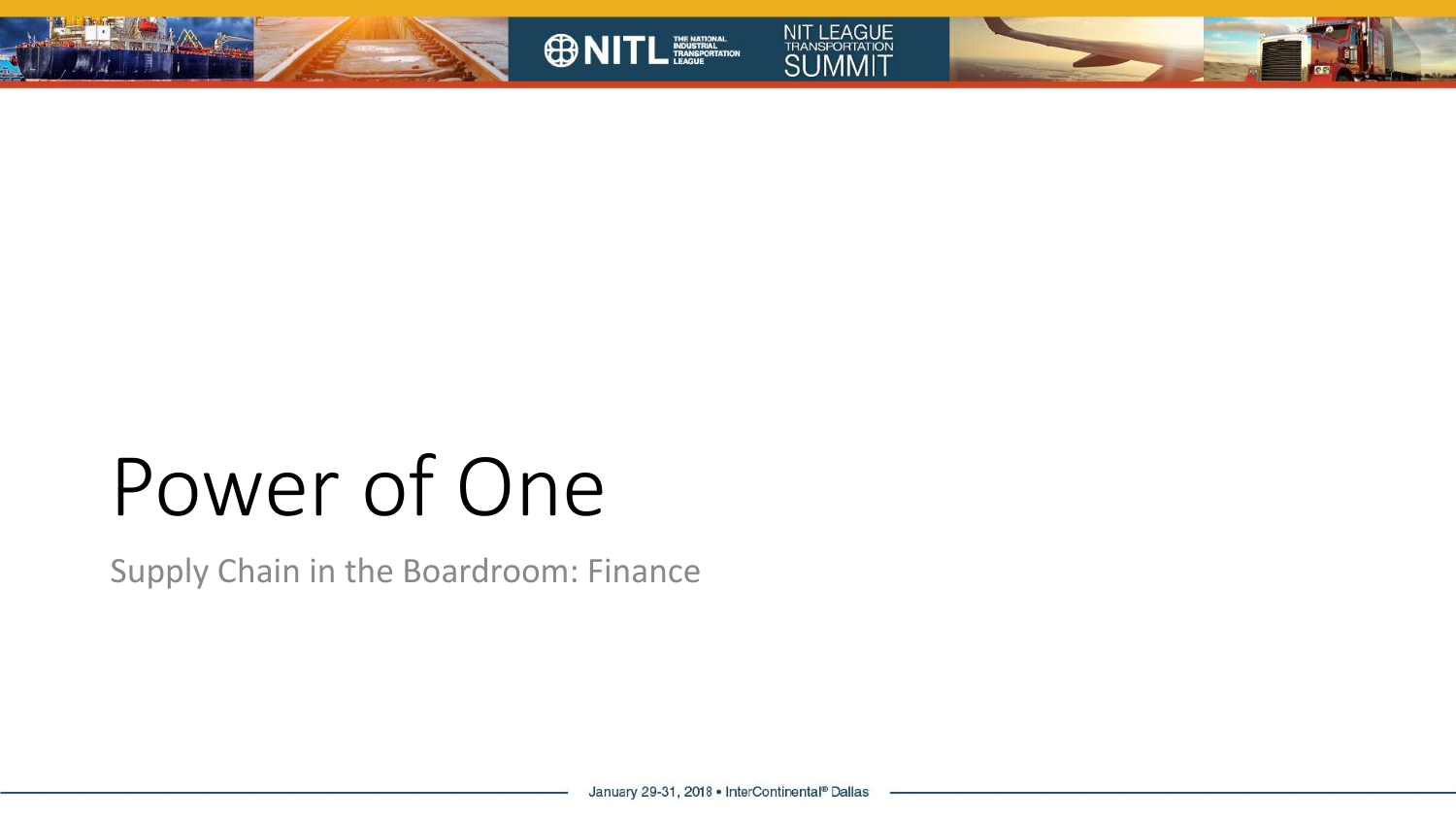![](_page_19_Picture_0.jpeg)

![](_page_19_Figure_1.jpeg)

**ONITL** 

NIT LEAGUE<br>TRANSPORTATION<br>SUMMIT

*Source: FinListics Solutions, revenue benefit for a company with \$1 billion in revenue*

January 29-31, 2018 . InterContinental® Dallas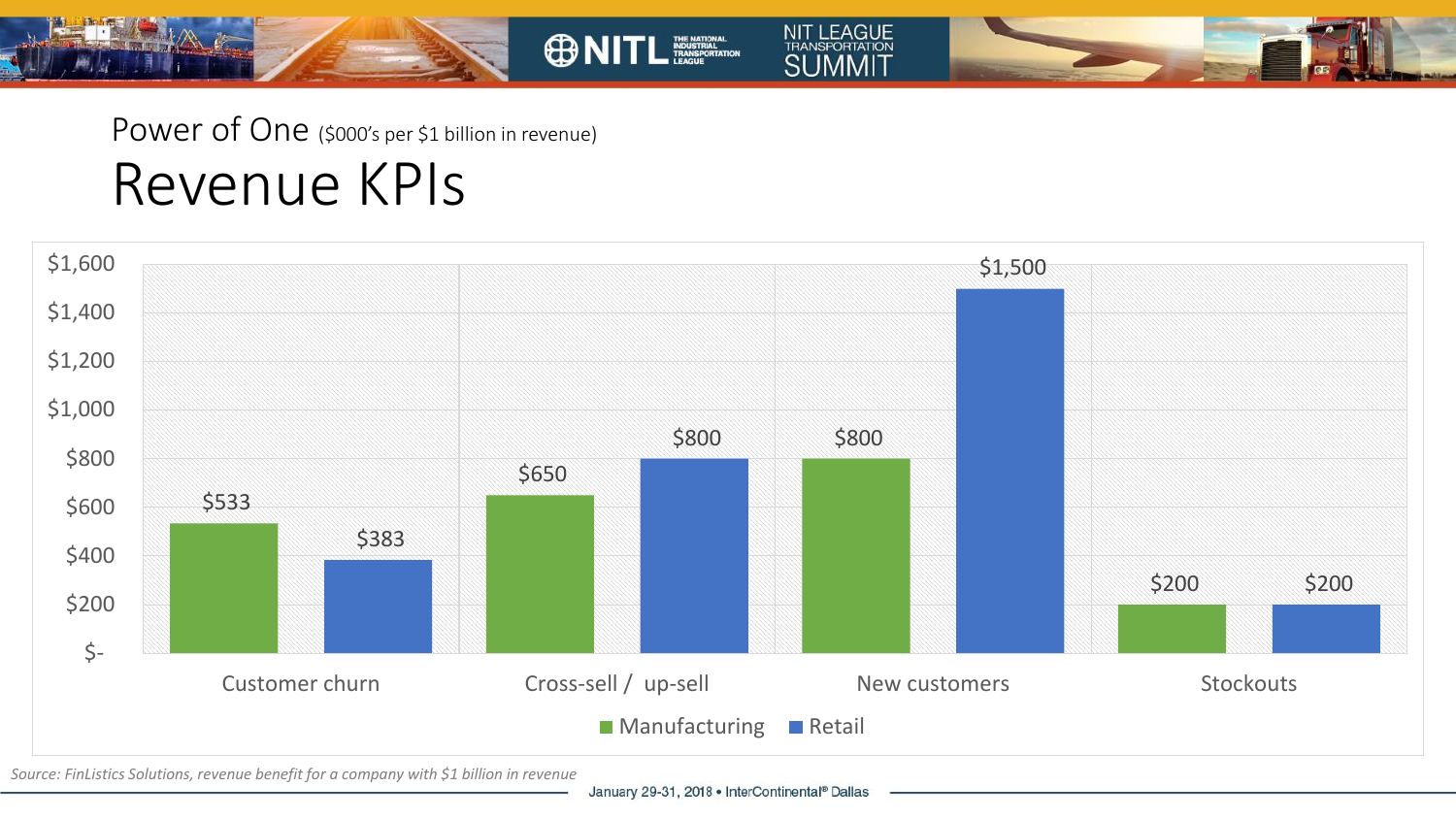### Power of One (\$000's per \$1 billion in revenue) Operating Expense KPIs

![](_page_20_Figure_1.jpeg)

**ONITL EXECUTER** 

**NIT LEAGUE** 

**TRANSPORTATION SUMMIT** 

*Source: FinListics Solutions, ongoing annual cash flow benefit for a company with \$1 billion in revenue*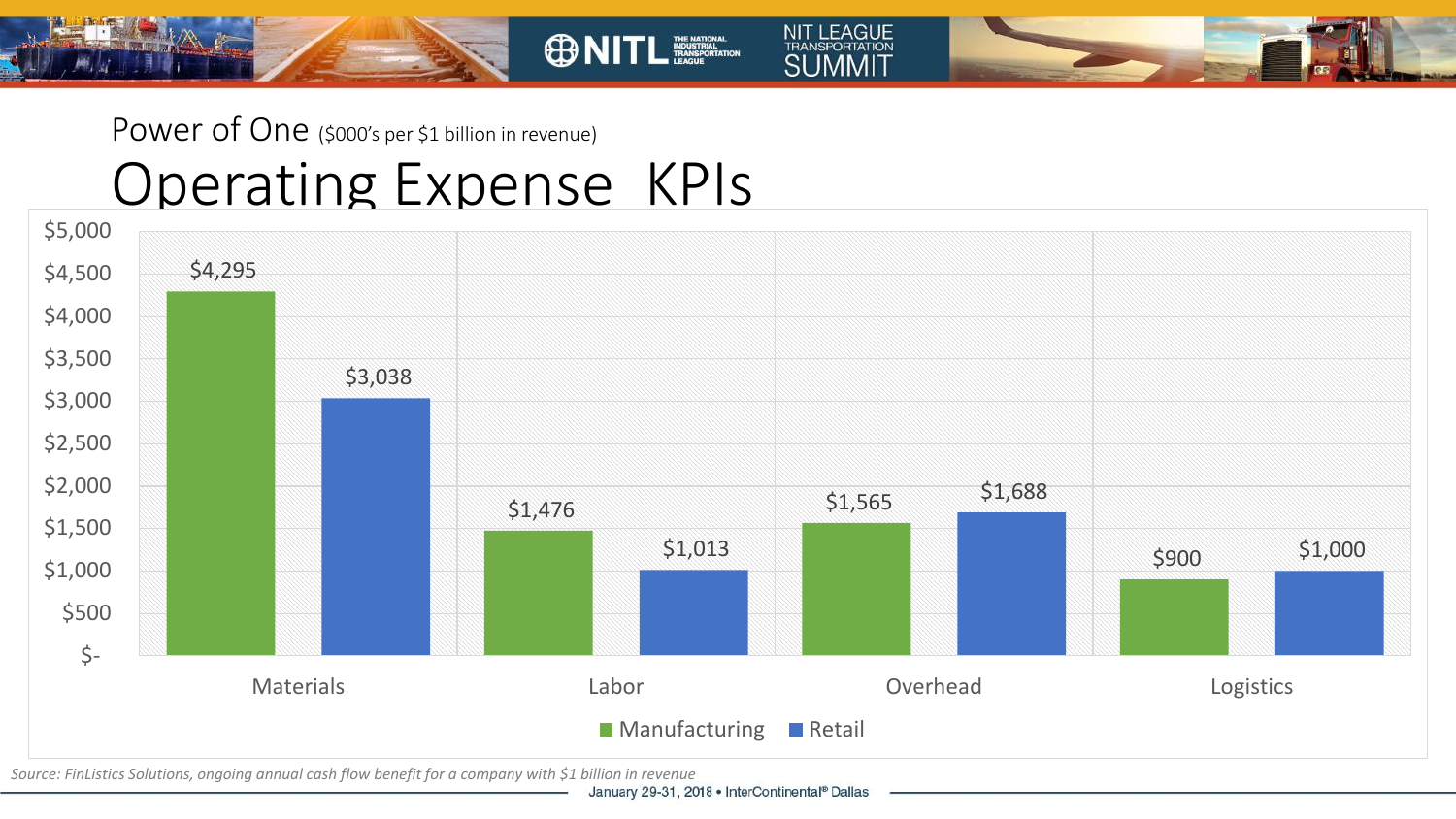![](_page_21_Picture_0.jpeg)

![](_page_21_Picture_1.jpeg)

![](_page_21_Picture_2.jpeg)

![](_page_21_Picture_3.jpeg)

# SCM Mapping to Value

Supply Chain in the Boardroom: Finance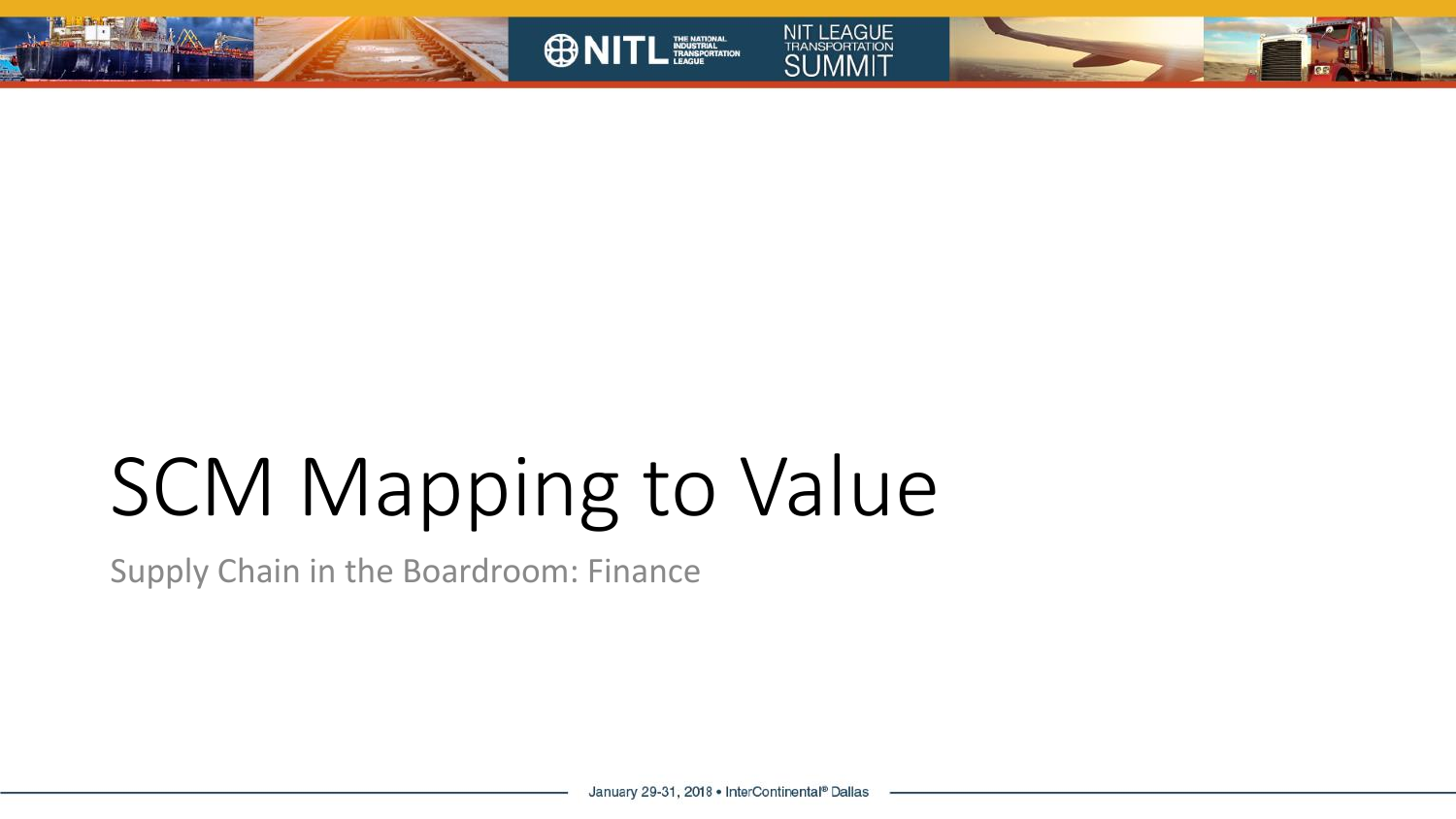### SCM Mapping to Value in Retail Goals: Improve Customer Experience & Profitability **Revenue Benefit Operating Income**

**ONITL ESSENTIAL** 

| <b>Financial Metric Goal</b>                                                    |  | <b>Operational KPI</b>      |                       | from 1%<br>improvement <sup>2</sup> (M) | Benefit from 1%<br>improvement <sup>2</sup> (M) | $EPS$ Benefit <sup>2</sup> | <b>EPSImpact</b> | <b>Rank</b>     |
|---------------------------------------------------------------------------------|--|-----------------------------|-----------------------|-----------------------------------------|-------------------------------------------------|----------------------------|------------------|-----------------|
| <b>Increase Revenue Growth</b>                                                  |  | <b>New Customers</b>        |                       | \$971.75                                | \$45.67                                         | \$0.0103                   | 0.23%            | 6               |
|                                                                                 |  | <b>Customer Churn</b>       |                       | \$323.93                                | \$15.22                                         | \$0.0034                   | 0.08%            | 8               |
|                                                                                 |  | Cross-Sell/Up-Sell          |                       | \$340.11                                | \$15.99                                         | \$0.0036                   | 0.08%            | $\overline{7}$  |
| Decrease Cost of Goods Sold                                                     |  | <b>Material Cost</b>        |                       |                                         | \$1,492.97                                      | \$0.3370                   | 7.66%            | 1               |
|                                                                                 |  | Labor costs                 |                       |                                         | \$878.22                                        | \$0.1982                   | 4.51%            | $\overline{2}$  |
|                                                                                 |  | <b>Total Logistics Cost</b> |                       |                                         | \$437.29                                        | \$0.0987                   | 2.24%            | 3               |
| Decrease SG&A                                                                   |  | <b>Marketing Budget</b>     |                       |                                         | \$203.78                                        | \$0.0460                   | 1.05%            | $\overline{4}$  |
|                                                                                 |  | Sales Budget                |                       |                                         | \$331.71                                        | \$0.0020                   | 0.05%            | 9               |
|                                                                                 |  | IT                          |                       |                                         | \$119.72                                        | \$0.0020                   | 0.05%            | 9               |
|                                                                                 |  | <b>Customer Service</b>     |                       |                                         | \$61.51                                         | \$0.0020                   | 0.05%            | 9               |
|                                                                                 |  |                             | <b>Total Benefits</b> | \$1,635.79                              | \$3,602.08                                      |                            |                  |                 |
| Improve DII                                                                     |  | Days in Inventory           |                       |                                         | \$962.43                                        | \$0.0279                   | 0.63%            | $5\overline{)}$ |
| Total EPS Improvement & Impact based on FY17 EPS of 4.400<br>* one-time benefit |  |                             |                       |                                         |                                                 | \$0.7313                   | 16.62%           |                 |
|                                                                                 |  |                             |                       |                                         |                                                 |                            |                  |                 |

**NIT LEAGUE** 

TRANSPORTATION **SLIMMIT**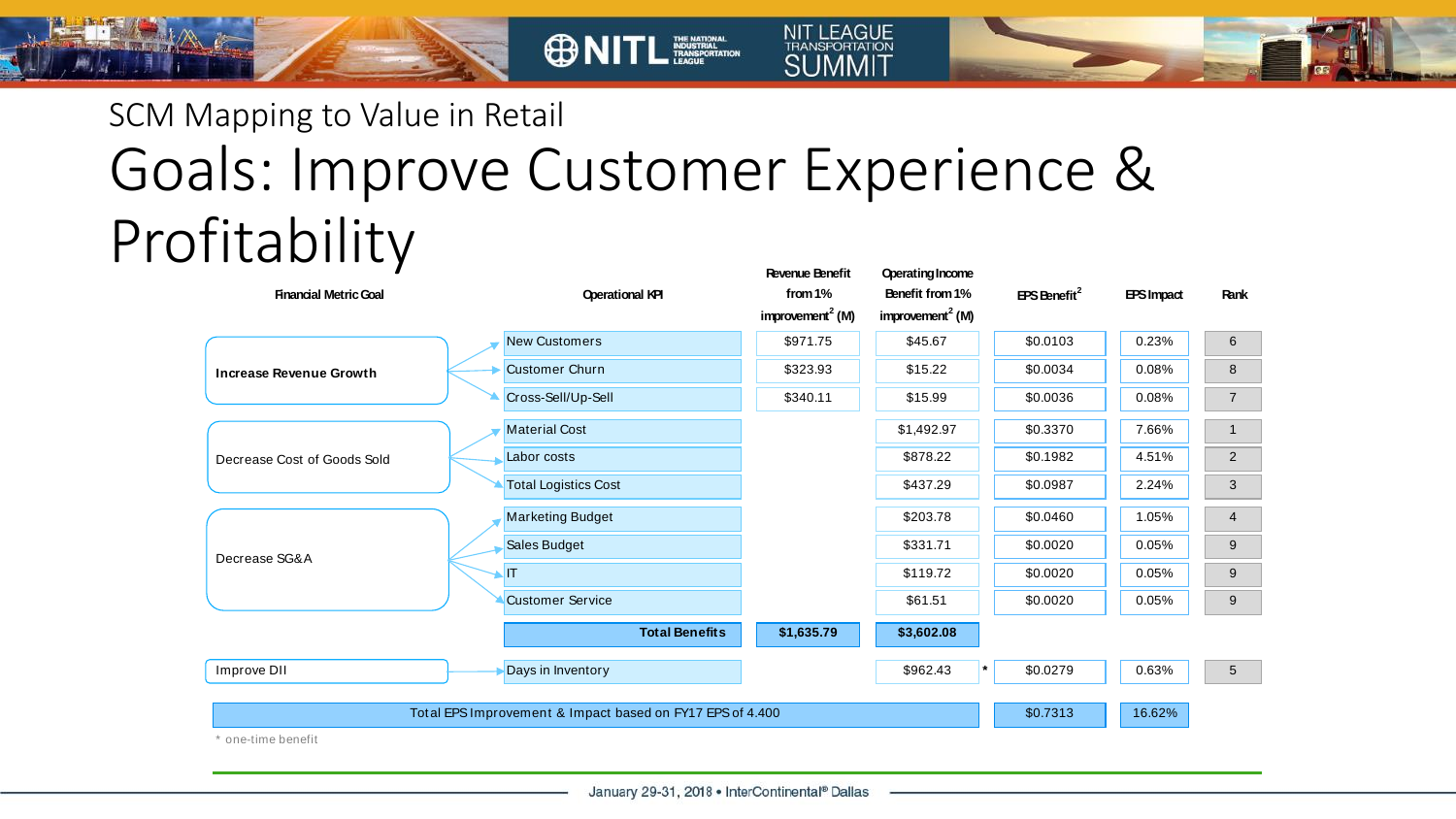Mapping LOBs' Initiatives to Enterprise Goals Example: Retailer

![](_page_23_Figure_1.jpeg)

**ONITL ESSEPTION** 

**NIT LEAGUE** 

**TRANSPORTATION SLIMMIT** 

January 29-31, 2018 . InterContinental® Dallas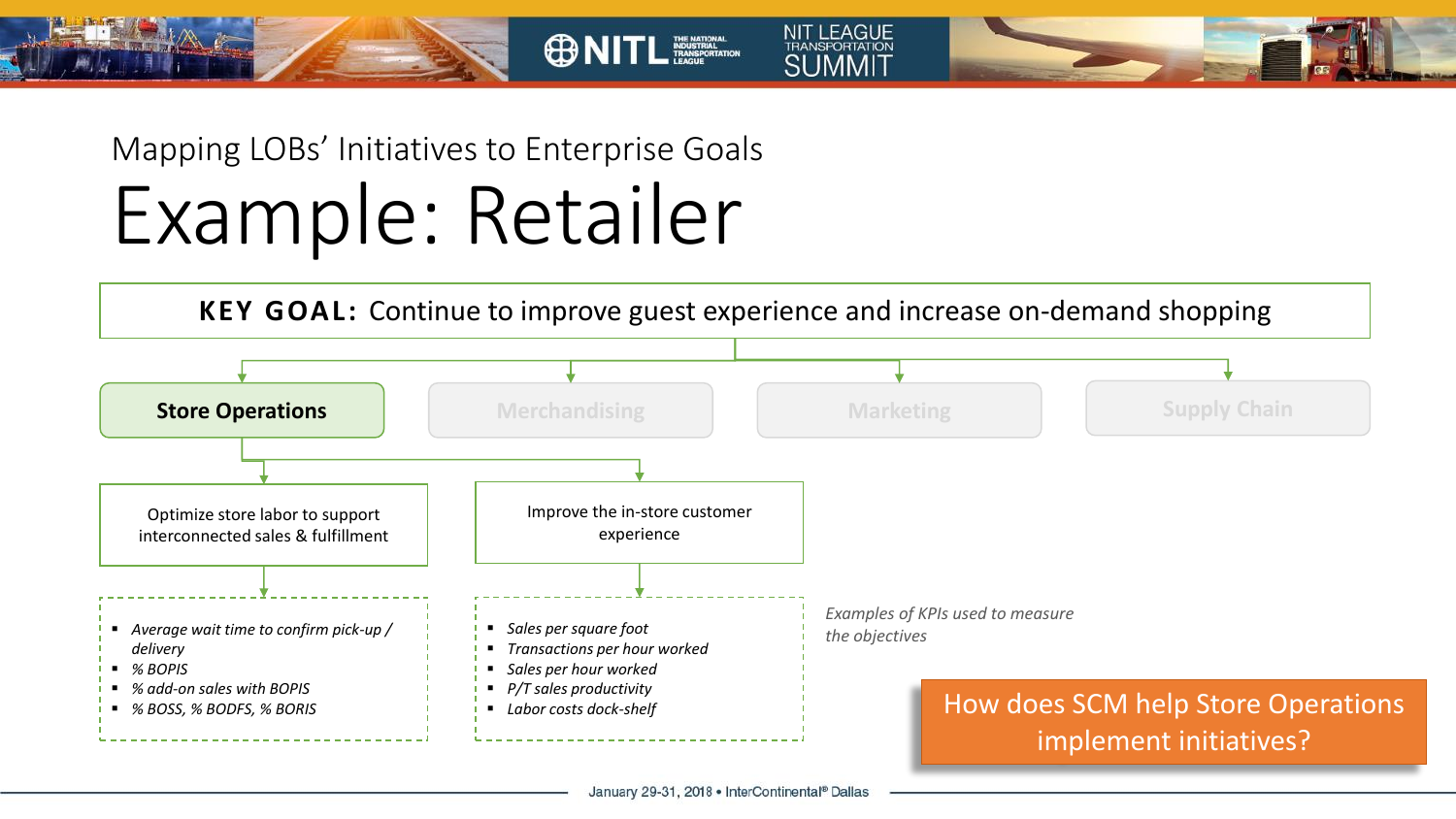Mapping LOBs' Initiatives to Enterprise Goals Example: Retailer

![](_page_24_Figure_1.jpeg)

**ONITL ESSERIT** 

**NIT LEAGUE** 

TRANSPORTATION **SLIMMIT**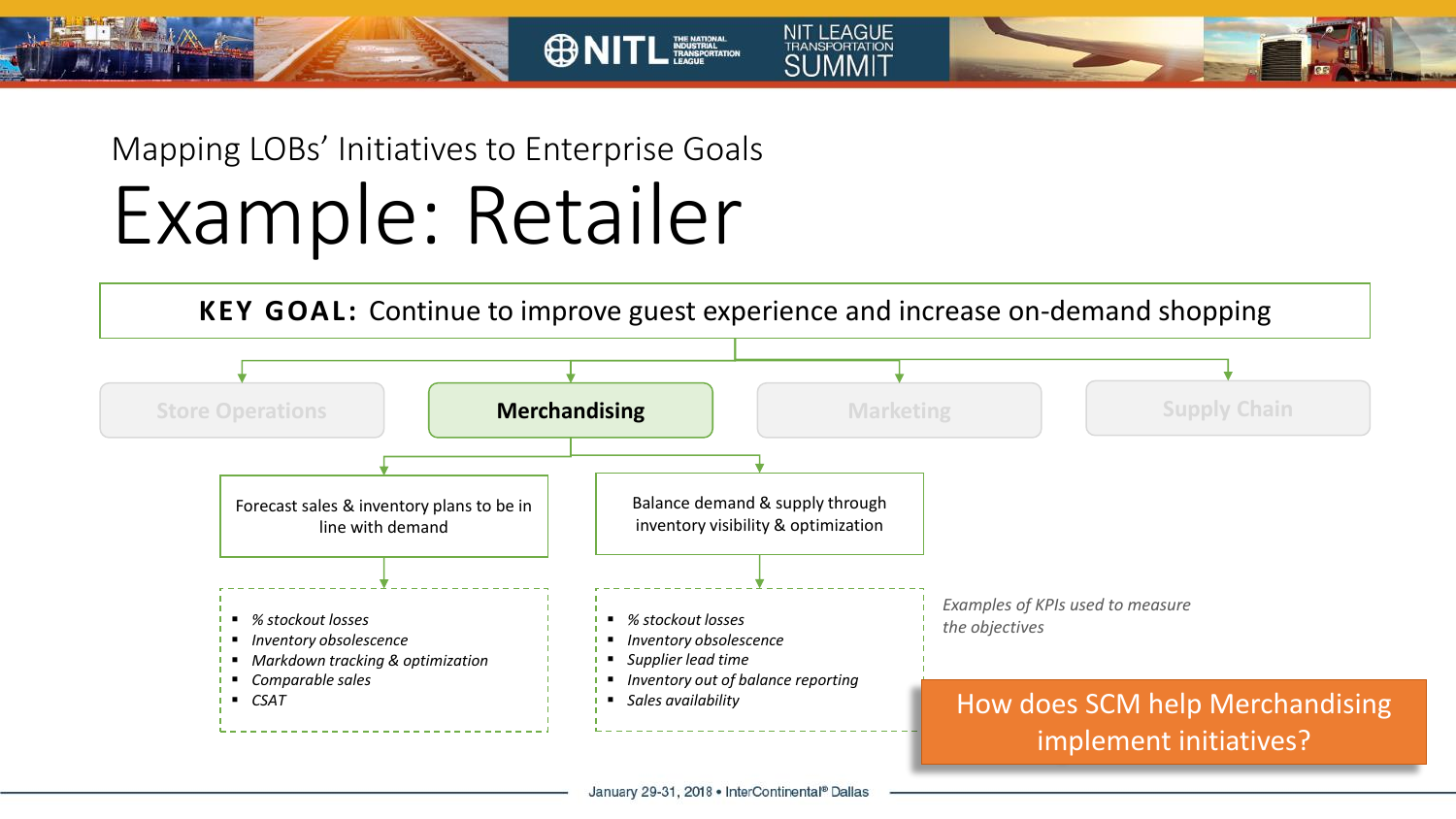Mapping LOBs' Initiatives to Enterprise Goals Example: Retailer

![](_page_25_Figure_1.jpeg)

**NIT LEAGUE** 

TRANSPORTATION **SLIMMIT** 

**ONITL ESSERIT**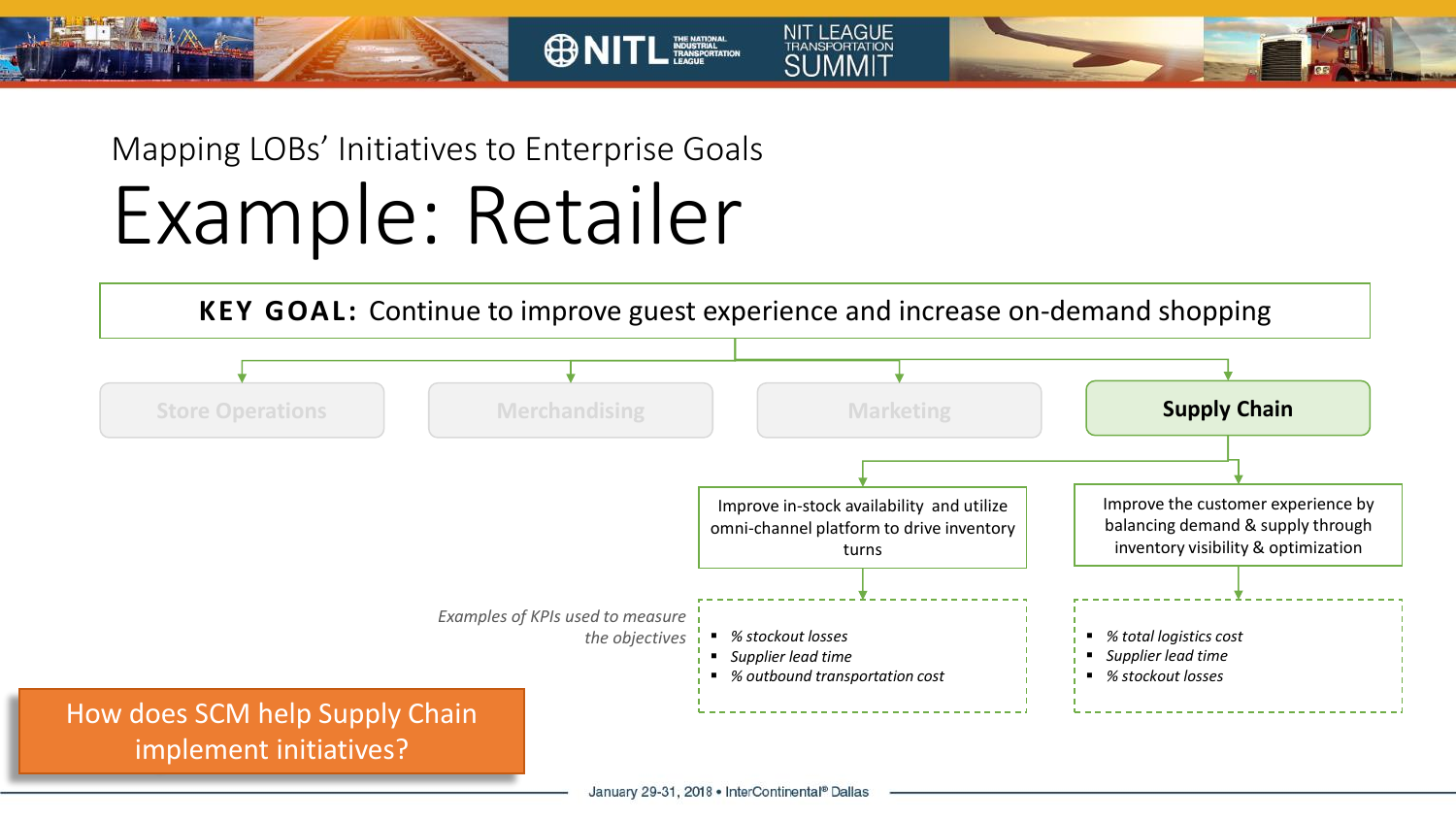![](_page_26_Picture_0.jpeg)

![](_page_26_Picture_1.jpeg)

![](_page_26_Picture_2.jpeg)

![](_page_26_Picture_3.jpeg)

# Getting There From Here

Supply Chain in the Boardroom: Finance